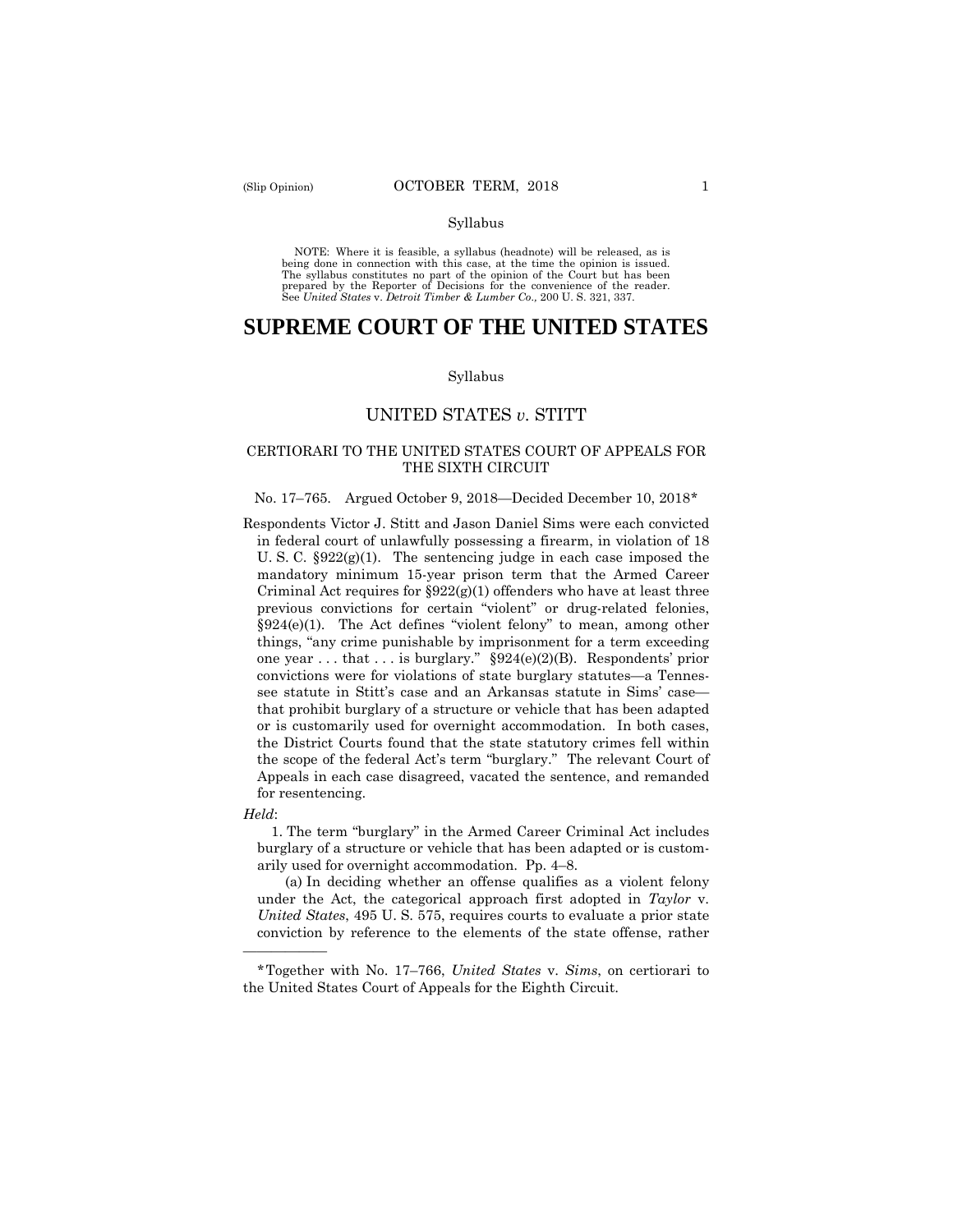#### Syllabus

than to the defendant's behavior on a particular occasion. A prior state conviction does not qualify as generic burglary under the Act where "the elements of [the relevant state statute] are broader than those of generic burglary." *Mathis* v. *United States*, 579 U. S. \_\_\_,

\_\_\_. *Taylor*, which specifically considered the statutory term "burglary" and defined the elements of generic burglary as "an unlawful or unprivileged entry into, or remaining in, a building or other structure, with intent to commit a crime," 495 U. S., at 598, governs and determines the outcome here. Pp. 4–5.

 (b) The state statutes at issue here fall within the scope of *Taylor*'s definition of generic burglary. Congress intended that definition to reflect "the generic sense in which the term [was] used in the criminal codes of most States" when the Act was passed. 495 U. S., at 598. And at that time, a majority of state burglary statutes covered vehicles adapted or customarily used for lodging. Congress also viewed burglary as an inherently dangerous crime that "creates the possibility of a violent confrontation" between the offender and an occupant or someone who comes to investigate. *Id.*, at 588. An offender who breaks into a mobile home, an RV, a camping tent, or another structure or vehicle that is adapted or customarily used for lodging creates a similar or greater risk of violent confrontation. Although the risk of violence is diminished if the vehicle is only used for lodging part of the time, the Court finds no reason to believe that Congress intended to make a part-time/full-time distinction. Respondents also argue that the vehicles covered here are analogous to the nontypical structures and vehicles that *Taylor*, *Mathis*, and other cases described as falling outside the scope of generic burglary, but none of those prior cases presented the question whether generic burglary includes structures or vehicles that are adapted or customarily used for overnight use. Pp. 5–8.

2. Sims' case is remanded for further proceedings. His argument that Arkansas' residential burglary statute is too broad to count as generic burglary because it also covers burglary of "a vehicle . . . [w]here any person lives," Ark. Code Ann. §5–39–101(1)(A), rests in part upon state law, and the lower courts have not considered it. Those courts remain free to determine whether Sims properly presented that argument and, if so, to decide the merits. Pp. 8–9.

No. 17–765, 860 F. 3d 854, reversed; No. 17–766, 854 F. 3d 1037, vacated and remanded.

BREYER, J., delivered the opinion for a unanimous Court.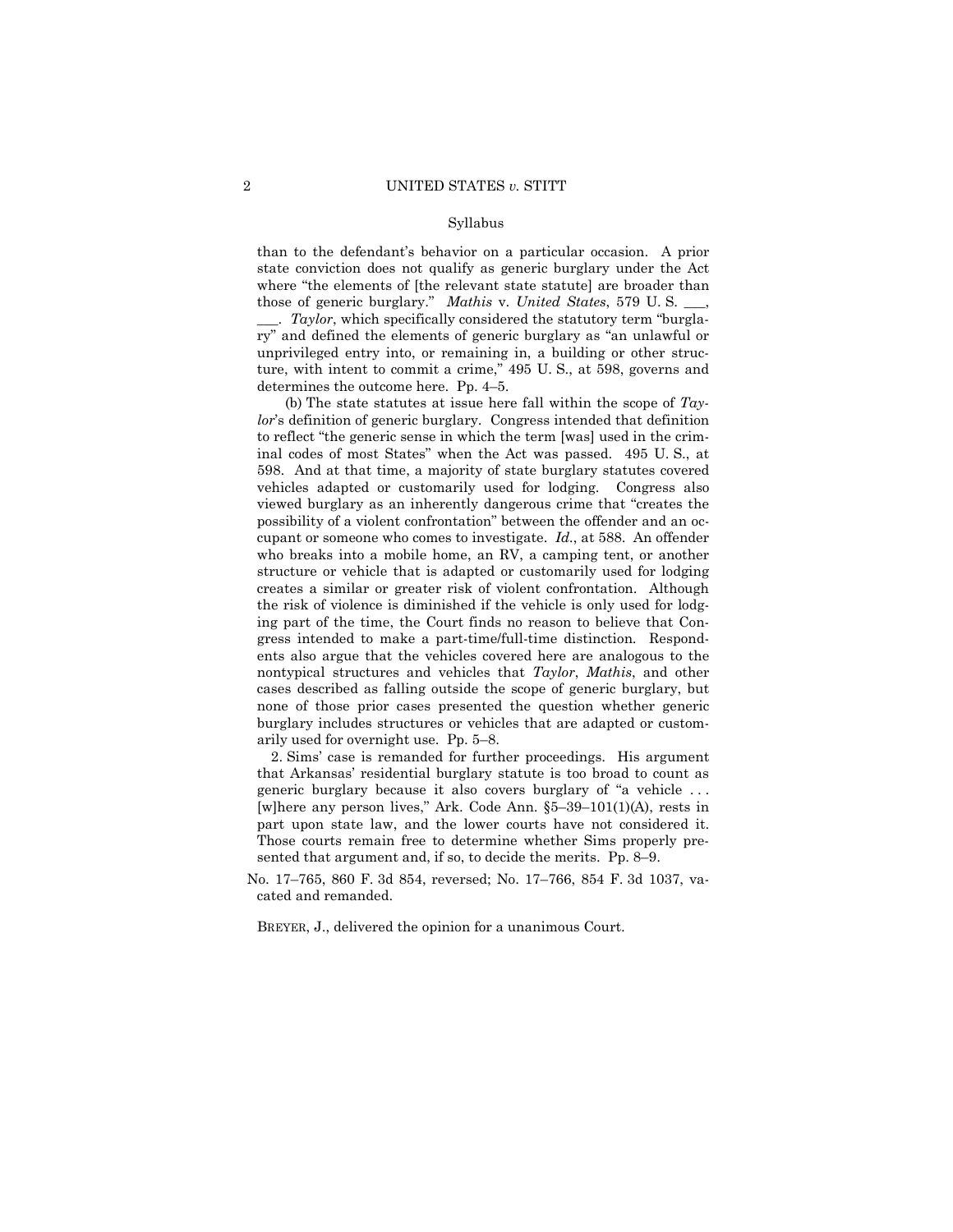NOTICE: This opinion is subject to formal revision before publication in the preliminary print of the United States Reports. Readers are requested to notify the Reporter of Decisions, Supreme Court of the United States, Wa ington, D. C. 20543, of any typographical or other formal errors, in order that corrections may be made before the preliminary print goes to press.

## **SUPREME COURT OF THE UNITED STATES**  $\overline{\phantom{a}}$  , where  $\overline{\phantom{a}}$

### Nos. 17–765 and 17–766  $\overline{\phantom{a}}$  , where  $\overline{\phantom{a}}$

## UNITED STATES, PETITIONER

17–765 *v.*

## VICTOR J. STITT, II

ON WRIT OF CERTIORARI TO THE UNITED STATES COURT OF APPEALS FOR THE SIXTH CIRCUIT

## UNITED STATES, PETITIONER

17–766 *v.*

## JASON DANIEL SIMS

## ON WRIT OF CERTIORARI TO THE UNITED STATES COURT OF APPEALS FOR THE EIGHTH CIRCUIT

#### [December 10, 2018]

## JUSTICE BREYER delivered the opinion of the Court.

The Armed Career Criminal Act requires a federal sentencing judge to impose upon certain persons convicted of unlawfully possessing a firearm a 15-year minimum prison term. The judge is to impose that special sentence if the offender also has three prior convictions for certain violent or drug-related crimes. 18 U. S. C. §924(e). Those prior convictions include convictions for "burglary."  $\S 924(e)(2)(B)(ii)$ . And the question here is whether the statutory term "burglary" includes burglary of a structure or vehicle that has been adapted or is customarily used for overnight accommodation. We hold that it does.

The consolidated cases before us involve two defendants,

I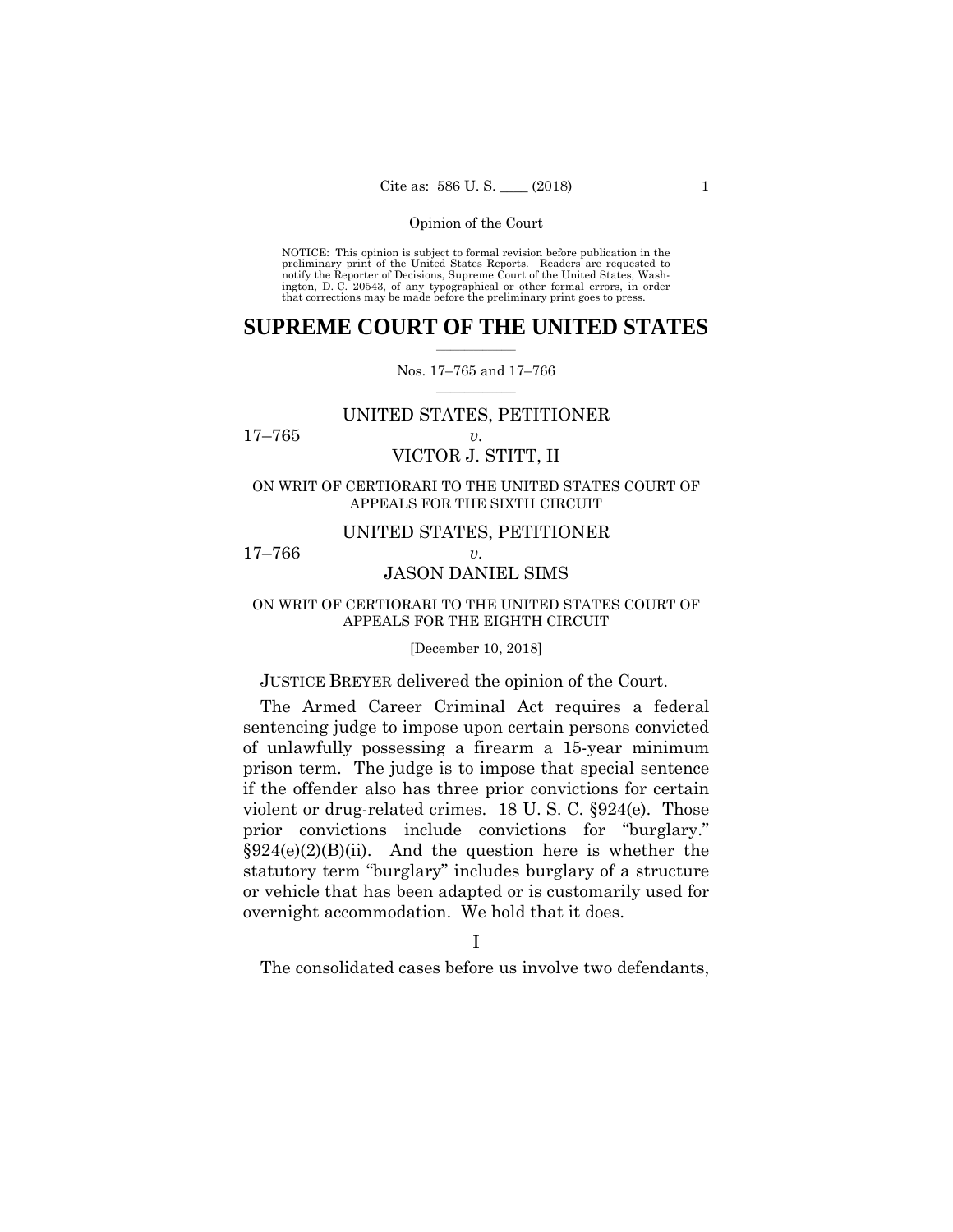## 2 UNITED STATES *v.* STITT

## Opinion of the Court

each of whom was convicted in a federal court of unlawfully possessing a firearm in violation of  $\S 922(g)(1)$ . The maximum punishment for this offense is typically 10 years in prison. §924(a)(2). Each offender, however, had prior state burglary convictions sufficient, at least potentially, to require the sentencing judge to impose a mandatory 15 year minimum prison term under the Armed Career Criminal Act. That Act, as we have just said, requires an enhanced sentence for offenders who have at least three previous convictions for certain "violent" or drug-related felonies. §924(e)(1). Those prior felonies include "any crime" that is "punishable by imprisonment for a term exceeding one year" and that also

"(i) has as an element the use, attempted use, or threatened use of physical force against the person of another; or

"(ii) is *burglary*, arson, or extortion, involves use of explosives, or otherwise involves conduct that presents a serious potential risk of physical injury to another."  $$924(e)(2)(B)$  (emphasis added).

The question here concerns the scope of the statutory word "burglary."

The relevant prior convictions of one of the unlawful firearms offenders, Victor J. Stitt, were for violations of a Tennessee statute that defines "[a]ggravated burglary" as "burglary of a habitation." Tenn. Code Ann. §39–14– 403(a) (1997). It further defines "[h]abitation" to include: (1) "any structure, including . . . mobile homes, trailers, and tents, which is *designed or adapted for the overnight accommodation of persons*," and (2) any "self-propelled vehicle that is *designed or adapted for the overnight accommodation of persons* and is actually occupied at the time of initial entry by the defendant." §§39–14–  $401(1)(A)$ , (B) (emphasis added).

The relevant prior convictions of the other unlawful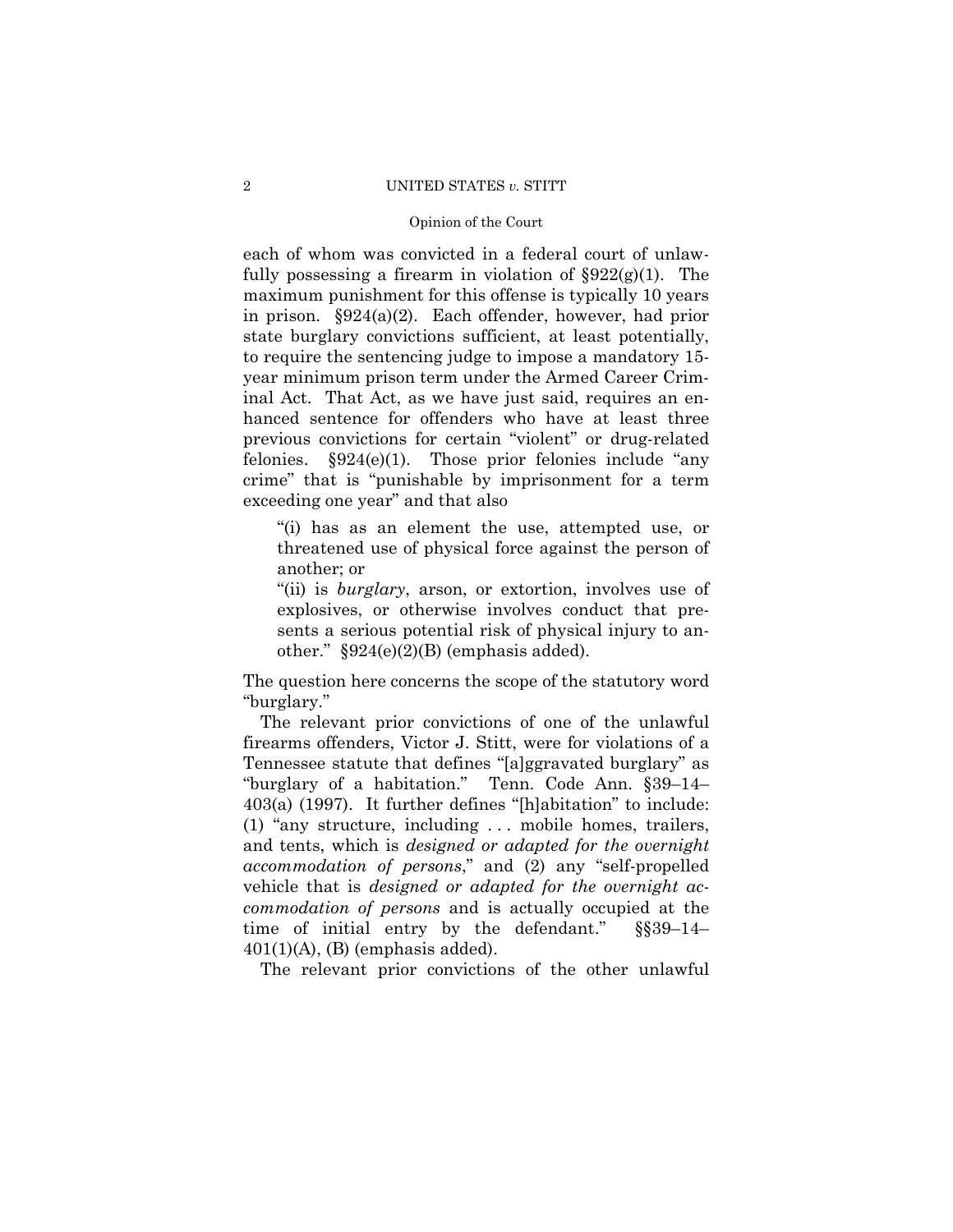firearms offender, Jason Daniel Sims, were for violations of an Arkansas statute that prohibits burglary of a "residential occupiable structure." Ark. Code Ann. §5–39– 201(a)(1) (Michie 1997). The statute defines "[r]esidential occupiable structure" to include:

"a vehicle, building, or other structure:

"(A) [w]here any person lives; or

"(B) [w]hich is *customarily used for overnight accommodation of persons* whether or not a person is actually present." §5–39–101(1) (emphasis added).

In both cases, the District Courts found that the state statutory crimes fell within the scope of the word "burglary" in the Armed Career Criminal Act and consequently imposed that statute's mandatory sentence enhancement. In both cases, the relevant Federal Court of Appeals held that the statutory crimes did not fall within the scope of the word "burglary," vacated the sentence, and remanded for resentencing. See 860 F. 3d 854 (CA6 2017) (en banc) (reversing panel decision to the contrary); 854 F. 3d 1037 (CA8 2017).

The Government asked us to grant certiorari to consider the question "[w]hether burglary of a nonpermanent or mobile structure that is adapted or used for overnight accommodation can qualify as 'burglary' under the Armed Career Criminal Act." Pet. for Cert. in No. 17–765, p. i; Pet. for Cert. in No. 17–766, p. i. And, in light of uncertainty about the scope of the term "burglary" in the lower courts, we granted the Government's request. Compare 860 F. 3d, at 862–863; 854 F. 3d, at 1040; *United States* v. *White*, 836 F. 3d 437, 446 (CA4 2016); *United States* v. *Grisel*, 488 F. 3d 844 (CA9 2007) (en banc), with *Smith* v. *United States*, 877 F. 3d 720, 724 (CA7 2017), cert. pending, No. 17–7517; *United States* v. *Spring*, 80 F. 3d 1450, 1462 (CA10 1996).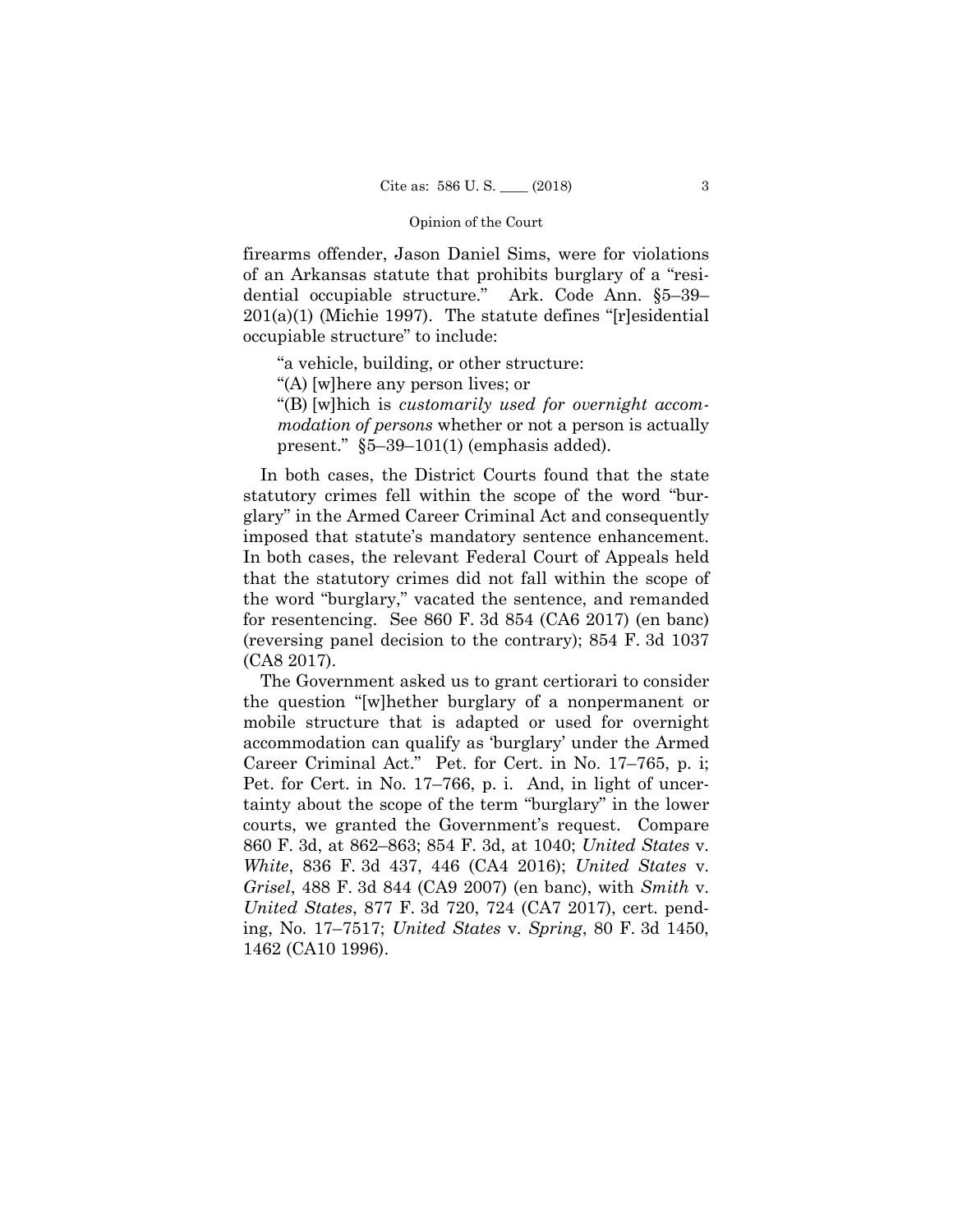## II A

The word "burglary," like the word "crime" itself, is ambiguous. It might refer to a kind of crime, a generic crime, as set forth in a statute ("a burglary consists of behavior that  $\dots$ ", or it might refer to the way in which an individual offender acted on a particular occasion ("on January 25, Jones committed a burglary on Oak Street in South San Francisco"). We have held that the words in the Armed Career Criminal Act do the first. Accordingly, we have held that the Act requires us to evaluate a prior state conviction "in terms of how the law defines the offense and not in terms of how an individual offender might have committed it on a particular occasion." *Begay* v. *United States*, 553 U. S. 137, 141 (2008). A prior state conviction, we have said, does not qualify as generic burglary under the Act where "the elements of [the relevant state statute] are broader than those of generic burglary." *Mathis* v. *United States*, 579 U. S. \_\_\_, \_\_\_ (2016) (slip op., at 19). The case in which we first adopted this "categorical approach" is *Taylor* v. *United States*, 495 U. S. 575 (1990). That case, which specifically considered the statutory term "burglary," governs here and determines the outcome.

In *Taylor*, we did more than hold that the word "burglary" refers to a kind of generic crime rather than to the defendant's behavior on a particular occasion. We also explained, after examining the Act's history and purpose, that Congress intended a "uniform definition of burglary [to] be applied to all cases in which the Government seeks" an enhanced sentence under the Act. *Id.*, at 580–592. We held that this uniform definition includes "at least the 'classic' common-law definition," namely, breaking and entering a dwelling at night with intent to commit a felony. *Id.,* at 593. But we added that it must include more. The classic definition, by excluding all places other than dwellings, we said, has "little relevance to modern law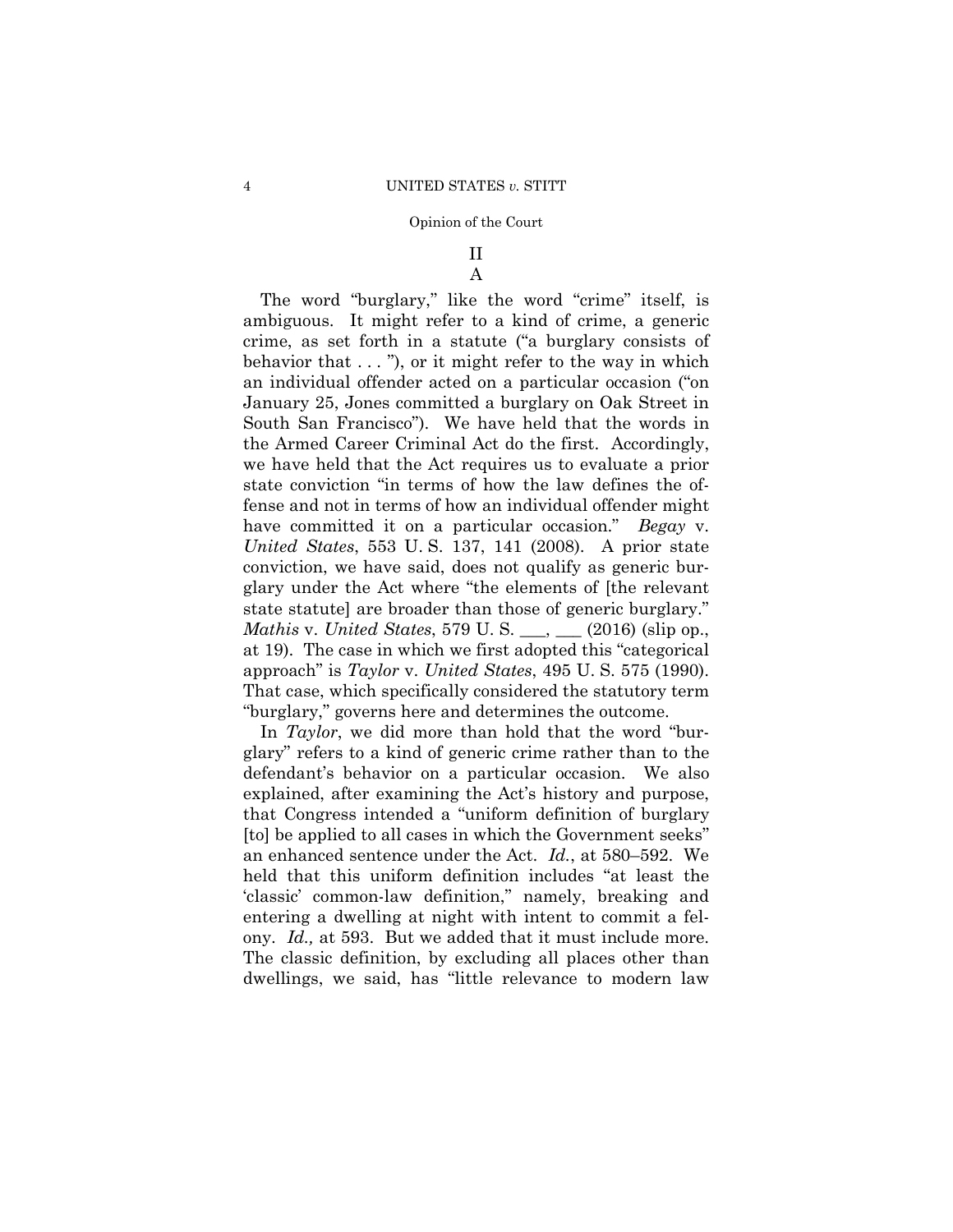enforcement concerns." *Ibid.* Perhaps for that reason, by the time the Act was passed in 1986, most States had expanded the meaning of burglary to include "structures other than dwellings." *Ibid.* (citing W. LaFave & A. Scott, Substantive Criminal Law §§8.13(a)–(f) (1986)).

In addition, the statute's purpose, revealed by its language, ruled out limiting the scope of "burglary" to especially serious burglaries, *e.g.*, those having elements that created a particularly serious risk of physical harm. If that had been Congress's intent, adding the word "burglary" would have been unnecessary, since the (now-invalid) residual clause "already include[d] *any* crime that 'involves conduct that presents a serious potential risk of physical injury to another.'" *Taylor*, 495 U. S., at 597 (quoting 18 U. S. C. §924(e)(2)(B)(ii)); see *Johnson* v. *United States*, 576 U.S. \_\_, \_\_- \_\_ (2015) (slip op., at 5–10) (holding residual clause unconstitutionally vague). We concluded that the Act's term "burglary" must include "ordinary," "run-of-the-mill" burglaries as well as aggravated ones. *Taylor*, 495 U. S., at 597. And we defined the elements of generic "burglary" as "an unlawful or unprivileged entry into, or remaining in, a building or other structure, with intent to commit a crime." *Id.*, at 598.

B

The relevant language of the Tennessee and Arkansas statutes falls within the scope of generic burglary's definition as set forth in *Taylor*. For one thing, we made clear in *Taylor* that Congress intended the definition of "burglary" to reflect "the generic sense in which the term [was] used in the criminal codes of most States" at the time the Act was passed. *Ibid.* In 1986, a majority of state burglary statutes covered vehicles adapted or customarily used for lodging—either explicitly or by defining "building" or "structure" to include those vehicles. See, *e.g.*, N. H. Rev. Stat. Ann. §635:1 (1974) (prohibiting burglary of an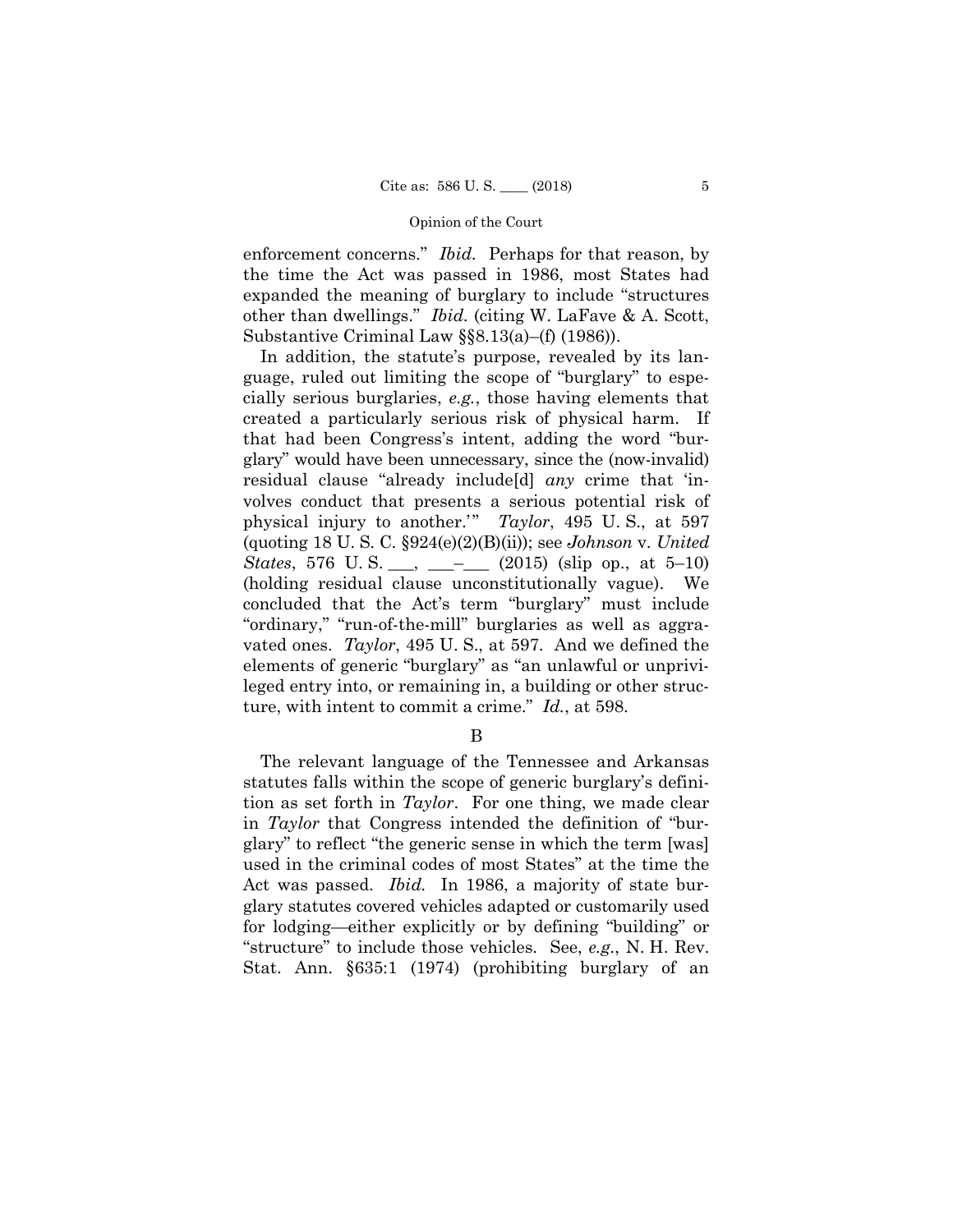### 6 UNITED STATES *v.* STITT

## Opinion of the Court

"[o]ccupied structure," defined to include "any structure, vehicle, boat or place adapted for overnight accommodation of persons"); Ore. Rev. Stat. §§164.205, 164.215, 164.225 (1985) (prohibiting burglary of a "building," defined to include "any booth, vehicle, boat, aircraft or other structure adapted for overnight accommodation of persons"); see also ALI, Model Penal Code §§220.0(1), 221.1(1) (1980) (defining "'occupied structure'" for purposes of burglary as "any structure, vehicle or place adapted for overnight accommodation of persons, or for carrying on business therein, whether or not a person is actually present"); Appendix, *infra* (collecting burglary statutes from 1986 or earlier that covered either vehicles adapted or customarily used for overnight accommodation or a broader class of vehicles).

For another thing, Congress, as we said in *Taylor*, viewed burglary as an inherently dangerous crime because burglary "creates the possibility of a violent confrontation between the offender and an occupant, caretaker, or some other person who comes to investigate." 495 U. S., at 588; see also *James* v. *United States*, 550 U. S. 192, 203 (2007). An offender who breaks into a mobile home, an RV, a camping tent, a vehicle, or another structure that is adapted for or customarily used for lodging runs a similar or greater risk of violent confrontation. See *Spring*, 80 F. 3d, at 1462 (noting the greater risk of confrontation in a mobile home or camper, where "it is more difficult for the burglar to enter or escape unnoticed").

Although, as respondents point out, the risk of violence is diminished if, for example, a vehicle is only used for lodging part of the time, we have no reason to believe that Congress intended to make a part-time/full-time distinction. After all, a burglary is no less a burglary because it took place at a summer home during the winter, or a commercial building during a holiday. Cf. Model Penal Code §221.1, Comment 3(b), p. 72 (burglary should cover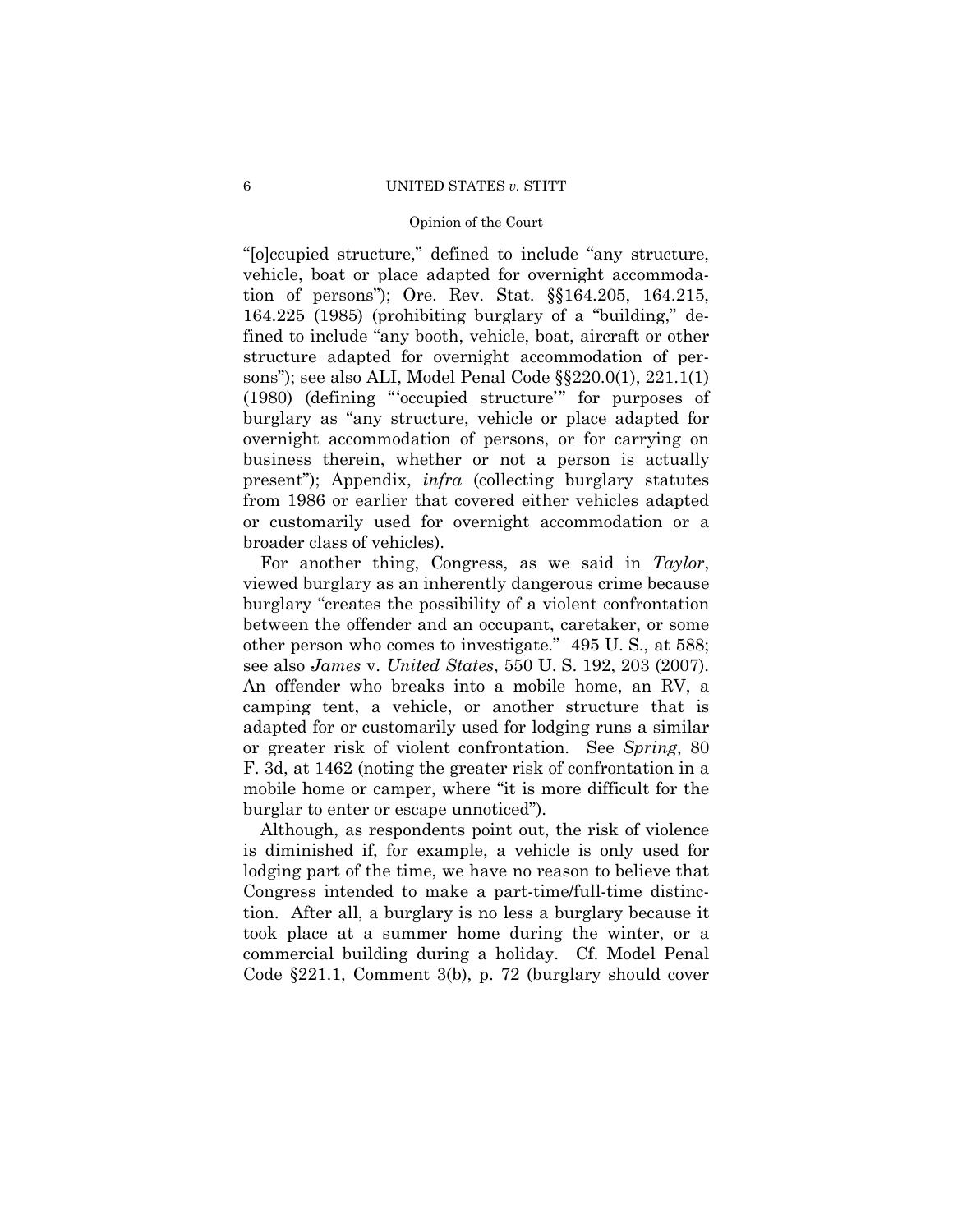places with the "apparent potential for regular occupancy").

Respondents make several additional arguments. Respondent Stitt argues that the Tennessee statute is too broad even under the Government's definition of generic burglary. That is so, Stitt contends, because the statute covers the burglary of a "structure appurtenant to or connected with" a covered structure or vehicle, a provision that Stitt reads to include the burglary of even ordinary vehicles that are plugged in or otherwise appurtenant to covered structures. Tenn. Code Ann. §39–14–401(1)(C). Stitt's interpretation, however, ignores that the "appurtenant to" provision extends only to "structure[s]," not to the separate statutory term "vehicle[s]." *Ibid.* We therefore disagree with Stitt's argument that the "appurtenant to" provision sweeps more broadly than generic burglary, as defined in *Taylor*, 495 U. S., at 598.

Respondents also point out that in *Taylor*, *Mathis*, and other cases, we said that burglary of certain nontypical structures and vehicles fell outside the scope of the federal Act's statutory word "burglary." See, *e.g.*, *Taylor*, 495 U. S., at 599 (noting that some States "define burglary more broadly" than generic burglary by, for example, "including places, such as automobiles and vending machines, other than buildings"). And they argue that the vehicles covered here are analogous to the nontypical structures and vehicles to which the Court referred in those cases. Our examination of those cases, however, convinces us that we did not decide in either case the question now before us.

In *Taylor*, for example, we referred to a Missouri breaking and entering statute that among other things criminalized breaking and entering "*any* boat or vessel, or railroad car." *Ibid.* (citing Mo. Rev. Stat. §560.070 (1969); emphasis added). We did say that that particular provision was beyond the scope of the federal Act. But the statute used the word "any"; it referred to ordinary boats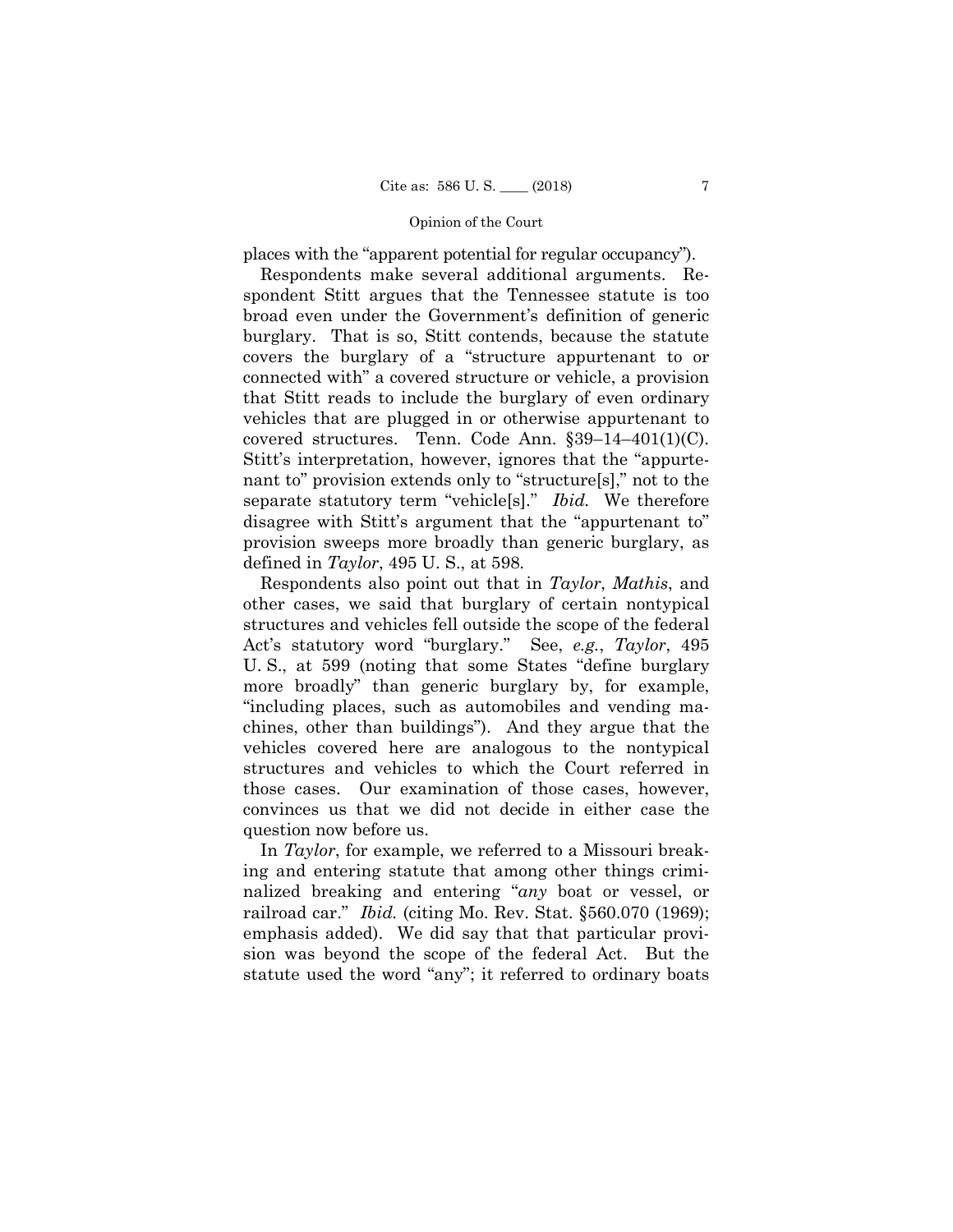#### 8 UNITED STATES *v*. STITT

## Opinion of the Court

and vessels often at sea (and railroad cars often filled with cargo, not people), nowhere restricting its coverage, as here, to vehicles or structures customarily used or adapted for overnight accommodation. The statutes before us, by using these latter words, more clearly focus upon circumstances where burglary is likely to present a serious risk of violence.

In *Mathis*, we considered an Iowa statute that covered "any building, structure, . . . land, water or air vehicle, or similar place adapted for overnight accommodation of persons [or used] for the storage or safekeeping of anything of value." Iowa Code §702.12 (2013). Courts have construed that statute to cover ordinary vehicles because they can be used for storage or safekeeping. See *State* v. *Buss*, 325 N. W. 2d 384 (Iowa 1982); *Weaver* v. *Iowa*, 949 F. 2d 1049 (CA8 1991). That is presumably why, as we wrote in our opinion, "all parties agree[d]" that Iowa's burglary statute "covers more conduct than generic burglary does." *Mathis*, 579 U. S., at \_\_\_ (slip op., at 5). The question before us was whether federal generic "burglary" includes within its scope a burglary statute that lists multiple, alternative means of satisfying one element, some of which fall within *Taylor*'s generic definition and some of which fall outside it. We held, in light of the parties' agreement that the Iowa statute covered some "outside" behavior (*i.e.*, ordinary vehicles), that the statute did not count as a generic burglary statute. But for present purposes, what matters is that the Court in *Mathis* did not decide the question now before us—that is, whether coverage of vehicles designed or adapted for overnight use takes the statute outside the generic burglary definition. We now decide that latter question, and, for the reasons we have stated, we hold that it does not.

III

Respondent Sims argues that Arkansas' residential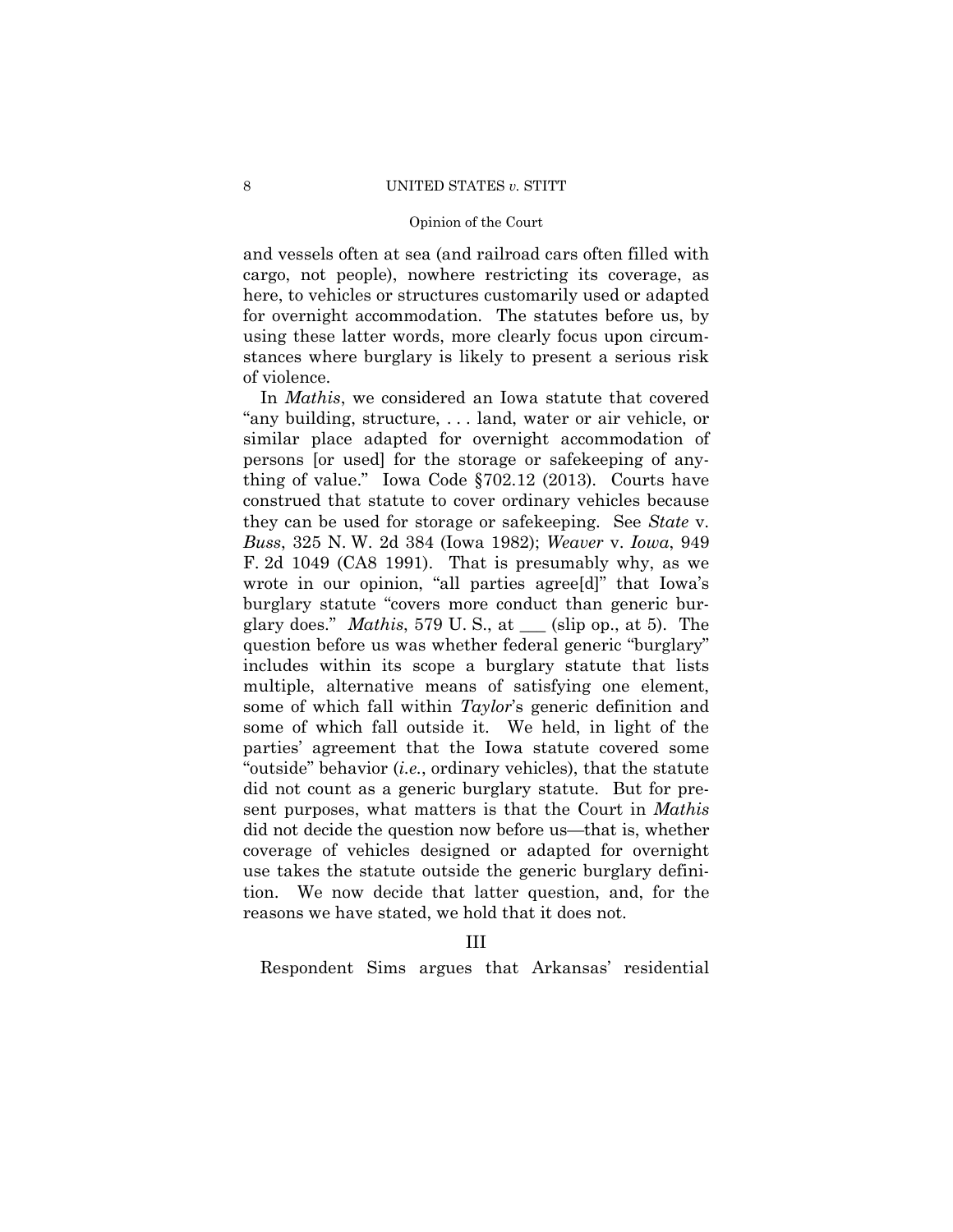burglary statute is too broad to count as generic burglary for a different reason, namely, because it also covers burglary of "a vehicle . . . [i]n which any person lives." See *supra,* at 3. Sims adds that these words might cover a car in which a homeless person occasionally sleeps. Sims' argument rests in part upon state law, and the lower courts have not considered it. As "we are a court of review, not of first view," *Cutter* v. *Wilkinson*, 544 U. S. 709, 718, n. 7 (2005), we remand the Arkansas case to the lower courts for further proceedings. Those courts remain free to determine whether Sims properly presented the argument and to decide the merits, if appropriate.

 We reverse the judgment of the Sixth Circuit Court of Appeals. We vacate the judgment of the Eighth Circuit Court of Appeals and remand the case for further proceedings consistent with this opinion.

*It is so ordered.*